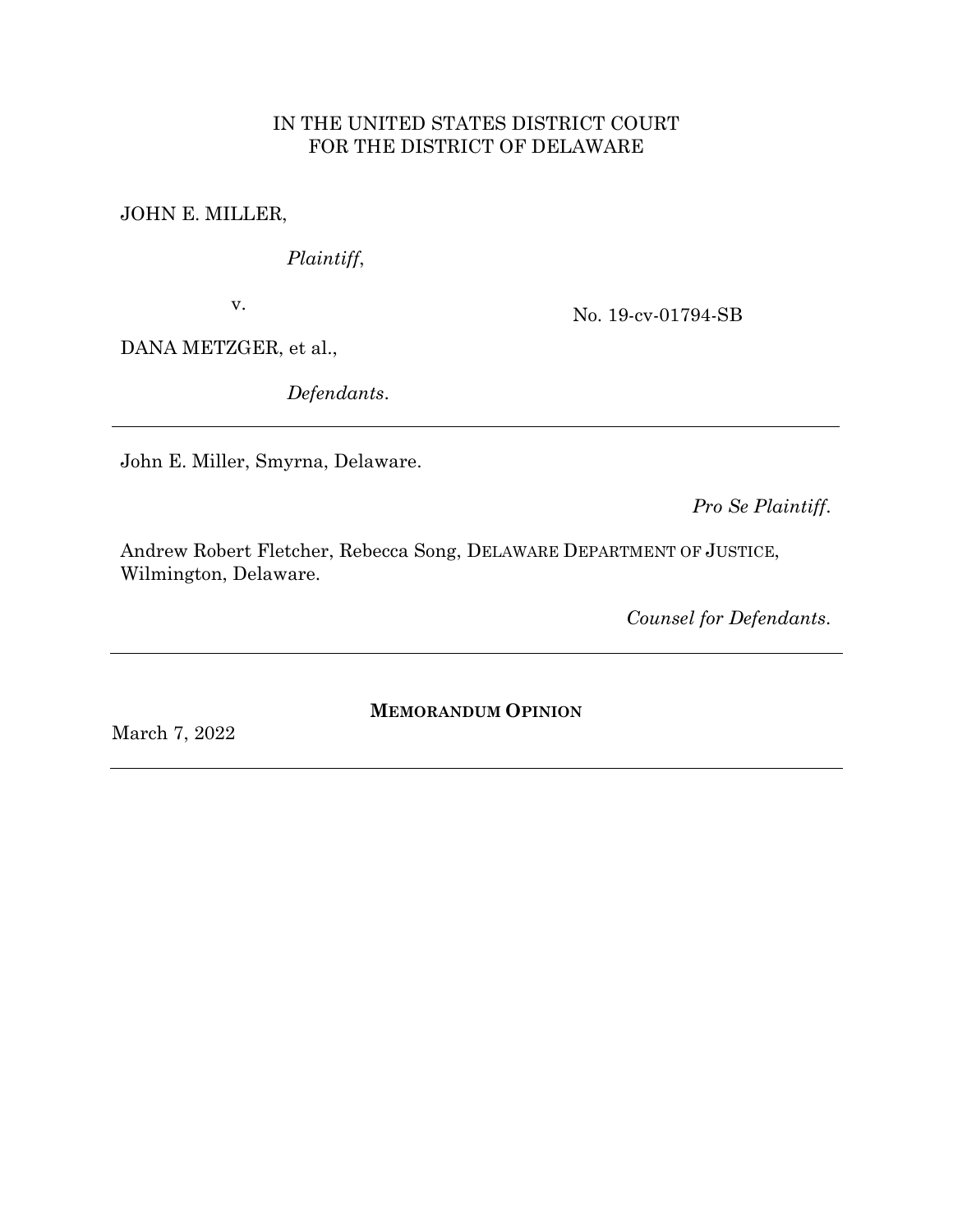BIBAS, *Circuit Judge*, sitting by designation.

Finality is important. Litigants must be able to rely on judicial rulings. So when a party asks us to reconsider, he must meet a high bar.

John Miller asks me to reconsider my opinion dismissing with prejudice his constitutional claims against prison officials. Plus, he asks that I amend it and find facts. Because he fails to meet his burden, I deny his motions.

### **I. MOTION TO RECONSIDER**

I may reconsider my earlier decision only if Miller shows:

- a change in the law;
- new evidence; or
- the need to correct an error of law or prevent injustice.

*Lazaridis v. Wehmer*, 591 F.3d 666, 669 (3d Cir. 2010); Fed. R. Civ. P. 59(e). He does not, so I will not reconsider.

*1. Retaliation.* Miller alleged that officers retaliated against him because he had served as an informant. D.I. 41, at 4. But I dismissed those claims for two reasons: First, the Constitution does not protect his informant activities. Mem. Op. 4–5. Second, he never said that those activities caused the alleged retaliation. *Id*.

Miller disagrees, citing facts that he added in his briefs opposing dismissal. Those facts suggest that he had been helping investigate the very officer who punished him. *See, e.g.*, D.I. 47 at 4. But I may look only at the facts in his complaint. *See Pension Ben. Guar. Corp. v. White Consol. Indus., Inc.*, 998 F.2d 1192, 1196 (3d Cir. 1993). And his *complaint* never linked his informant activities with the alleged retaliation.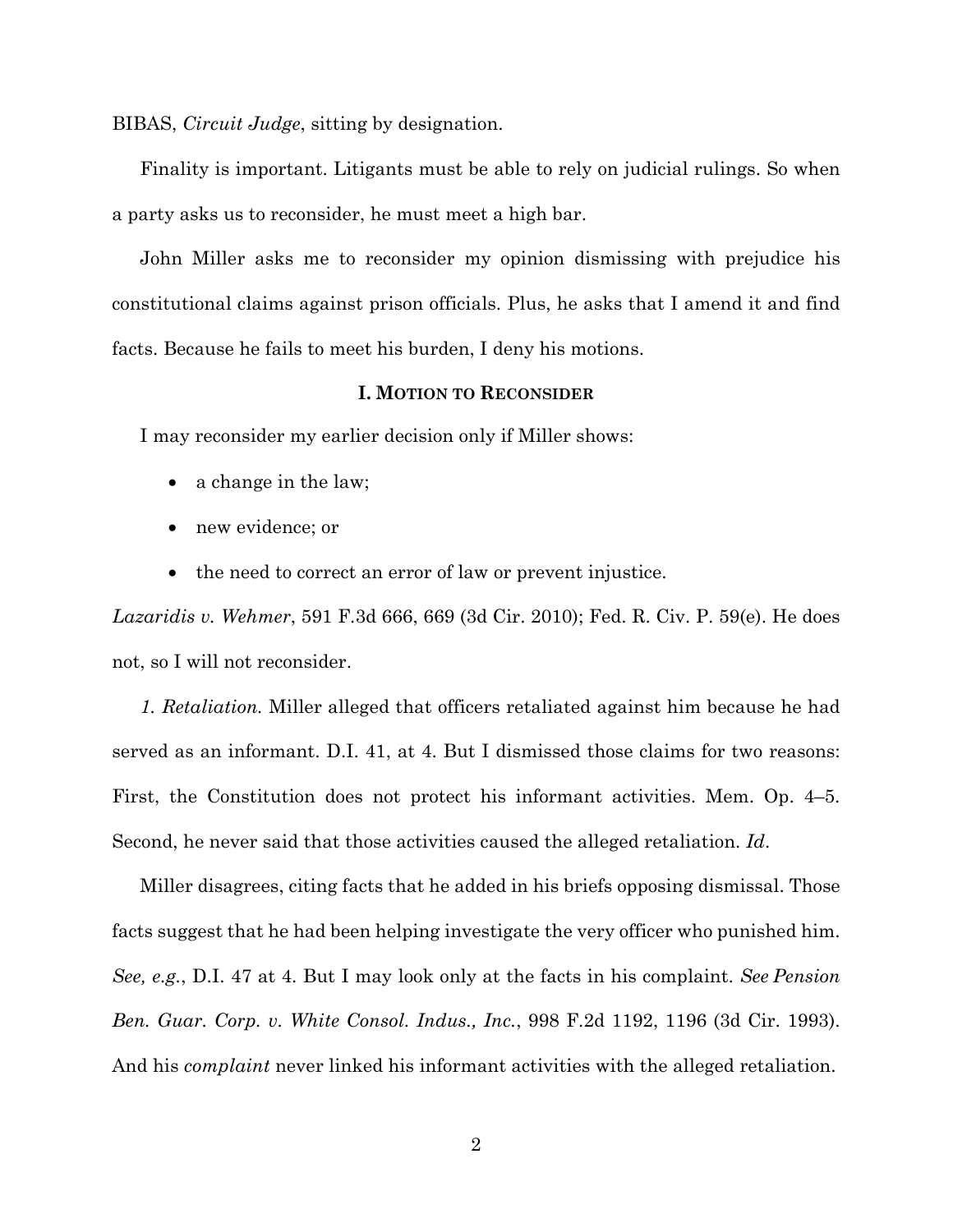If that had been the only flaw in Miller's claim, I might have overlooked it. After all, Miller is litigating this case pro se. And I hold pro se plaintiffs to "less stringent standards " than litigants with lawyers. *Estelle v. Gamble*, 429 U.S. 97, 106 (1976) (internal quotation marks omitted). But there was another fatal flaw: Miller's conduct is not protected by the Constitution. So his claim would still have failed.

*2. Prescreening.* Miller's second argument fails too. He notes that his suit was governed by the Prison Litigation Reform Act. Under the Act, he points out, a District Court screened his first complaint and ruled that it had "what appear to be cognizable and non-frivolous … claims." D.I. 10, at 1 (citing 28 U.S.C. §1915A). That finding, he argues, barred me from later dismissing the same complaint. Not so. I may dismiss a complaint even if it cleared prescreening. *Grayson v. Mayview State Hosp.*, 293 F.3d 103, 109 n.11 (3d Cir. 2002).

*3. Due Process.* I dismissed Miller's due-process claim because he had failed to allege a protected liberty interest. Mem. Op. 5. He pointed to his punishment (brief isolation and assignment to the Security Housing Unit) and alleged corruption in the disciplinary proceedings. D.I. 41, at 4–6. But that was not enough because he failed to allege that his punishment "impose[d] [an] atypical and significant hardship" on him. *Sandin v. Conner,* 515 U.S. 472, 484 (1995); *see also Burns v. Pa. Dep't of Corr.*, 642 F.3d 163, 170–71 (3d Cir. 2011) (punishments resulting from "prison disciplinary hearings ... do not usually affect a protected liberty interest.").

Miller retorts that his hardship was abnormal because it was doled out for his cooperation in an investigation. Mot. Rec., D.I. 54, at 4. But that does not make the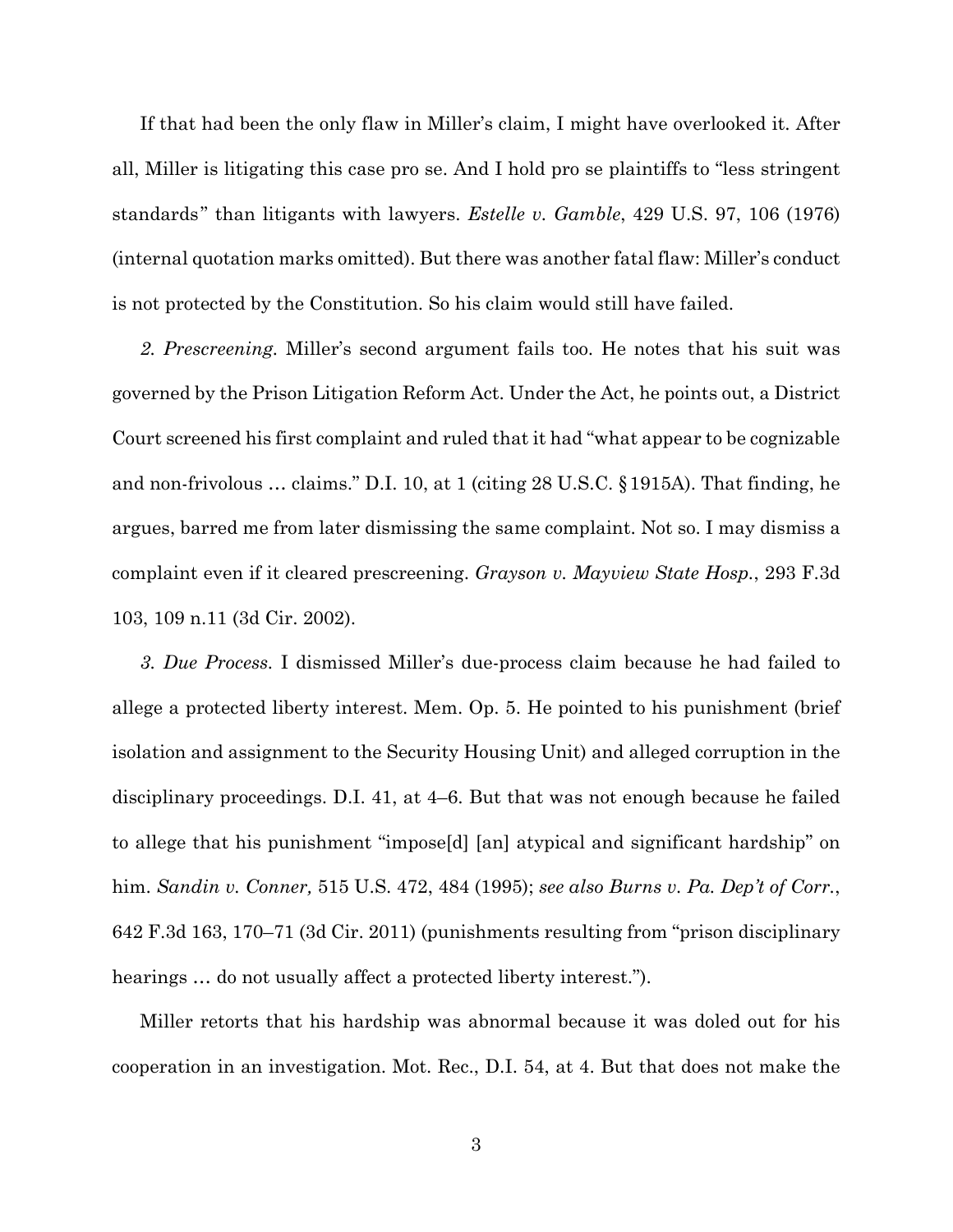"duration [and conditions] of [his] disciplinary confinement" atypical. *Mitchell v. Horn*, 318 F.3d 523, 532 (3d Cir. 2003). Nor does he plausibly allege that he was punished for exercising a constitutional right. *Smith v. Mensinger*, 293 F.3d 641, 653 (3d Cir. 2002).

Finally, he says, the disciplinary process itself was corrupt: "there was no evidence against [him]" and the adjudicators "were ordered to find [him] guilty." Mot. Rec., D.I. 54, at 4. But if Miller "had no protected liberty interest in remaining free of disciplinary custody, then the state owed him no process before [punishing him]." *Mitchell*, 318 F.3d at 531.

#### **II. MOTION TO AMEND**

My last opinion described Miller as "a 'producing, cooperating informant,' apparently during an inmate uprising at the prison." Mem. Op. at 2 (quoting D.I. 41 at 2). Miller insists that this case is not about "the past uprising," but rather about "a new uprising." D.I. 64 at 1; Mot. Rec., D.I. 54, at 5. So he asks me to "remove the wording [that] the case is connected to the [earlier] uprising." Mot. Rec., D.I. 54, at 5.

I will decline his invitation. True, it appears that I may have misunderstood that part of Miller's submissions to the court. But to clarify, I did not *find* or *decide* whether there was an uprising. Rather, I *explained* his allegations as I understood them from his motions and briefs. Besides, none of my holdings hinged on that background fact. Had I understood what Miller meant to say, I still would have reached the same result. So I deny his motion to amend.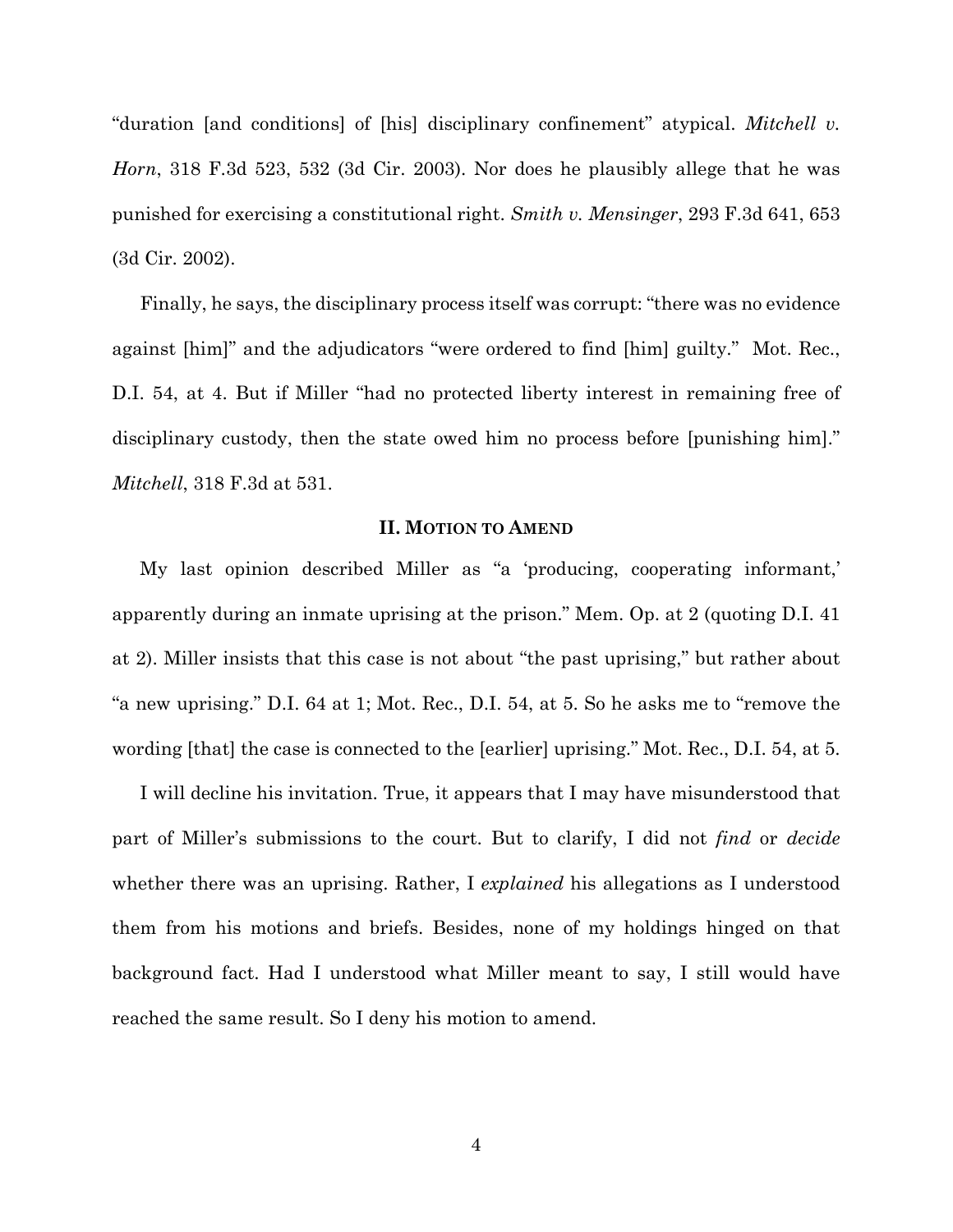### **III. MOTION TO MAKE FACTUAL FINDINGS**

Last, Miller requests that I rule "on whether there was evidence of [g]uilt under the circumstances." *Id.* at 1. But when assessing a defendant's motion to dismiss, I do not make factual findings. Instead, I "accept all factual allegations in a complaint as true." *Brodzki v. Fox Broad. Co.*, 868 F. Supp. 2d 386, 388 (D. Del. 2012). If Miller's claims had proceeded to trial, he could have secured such a ruling. But they did not, so he is not entitled to one now.

### **\* \* \* \* \***

Because Miller does not show clear legal error, I will not reconsider my opinion dismissing his claims. Nor will I amend that opinion or make factual findings.